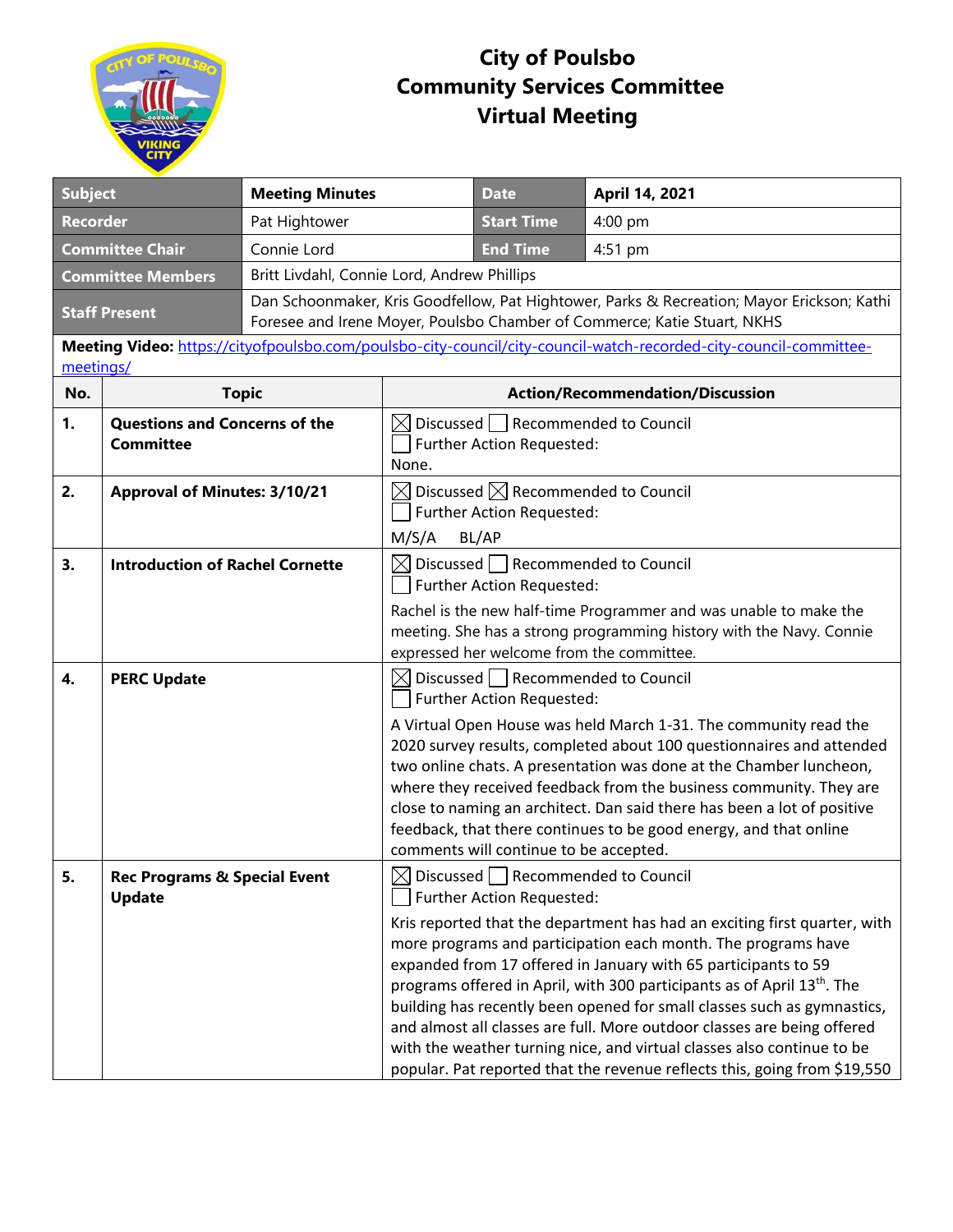|    |                                                                     | for January to \$71,540 just from April 1-13. Rachel has put together a<br>Virtual Viking Fest Road Race event for May to engage people. They can<br>do it on their own time and will receive a medal. If it goes well, a second<br>event, Walk Across Washington, will be offered in September. Connie<br>will share the update at tonight's council meeting.                                                                                                                                                                                                                                                                                                                                                                                                                                                                                                                                                                                                                                                                                                                                                                                                                                                                                                                                                                                                       |
|----|---------------------------------------------------------------------|----------------------------------------------------------------------------------------------------------------------------------------------------------------------------------------------------------------------------------------------------------------------------------------------------------------------------------------------------------------------------------------------------------------------------------------------------------------------------------------------------------------------------------------------------------------------------------------------------------------------------------------------------------------------------------------------------------------------------------------------------------------------------------------------------------------------------------------------------------------------------------------------------------------------------------------------------------------------------------------------------------------------------------------------------------------------------------------------------------------------------------------------------------------------------------------------------------------------------------------------------------------------------------------------------------------------------------------------------------------------|
| 6. | <b>Celebration Tree Program-Tree</b><br><b>Board Recommendation</b> | $\boxtimes$ Discussed $\boxtimes$ Recommended to Council<br>$\boxtimes$ Further Action Requested:                                                                                                                                                                                                                                                                                                                                                                                                                                                                                                                                                                                                                                                                                                                                                                                                                                                                                                                                                                                                                                                                                                                                                                                                                                                                    |
|    |                                                                     | A cost analysis of the Celebration Tree Program has been done.<br>Including Kevin's time, the cost of the tree, and the plaque, it's estimated<br>that the cost is around \$900. The current fee is \$250. The Tree Board<br>recommends the fee be changed to \$1000. The city also covers the cost<br>of replacement if the tree dies within the first year. The trees are planted<br>in public spaces, generally close to where the purchaser lives. Becky<br>would like to see the program advertised more, not only for memorials,<br>but for other events such as birthdays.                                                                                                                                                                                                                                                                                                                                                                                                                                                                                                                                                                                                                                                                                                                                                                                    |
|    |                                                                     | Recommendation to approve: M/S/A AP/BL                                                                                                                                                                                                                                                                                                                                                                                                                                                                                                                                                                                                                                                                                                                                                                                                                                                                                                                                                                                                                                                                                                                                                                                                                                                                                                                               |
| 7. | <b>Special Events Permits Review</b>                                | Discussed   Recommended to Council<br>$\boxtimes$<br>Further Action Requested:                                                                                                                                                                                                                                                                                                                                                                                                                                                                                                                                                                                                                                                                                                                                                                                                                                                                                                                                                                                                                                                                                                                                                                                                                                                                                       |
|    |                                                                     | The Viking Fest and 3rd of July Permits have been withdrawn for this year.<br>Kathi confirmed that the fireworks will keep until next year. Upcoming<br>events include the Kitsap Color Classic Bike Race on Sept. 26, the<br>Poulsbo Boat Rendezvous on Aug. 28, and the Poulsbo Art Festival the<br>third weekend in August.                                                                                                                                                                                                                                                                                                                                                                                                                                                                                                                                                                                                                                                                                                                                                                                                                                                                                                                                                                                                                                       |
| 8. | <b>Department Head Reports</b>                                      | Dan will be requesting a contract amendment and extension for Fischer<br>Bouma for the Rotary Morrow Park project at the April 22 council<br>meeting. Rephasing of the project has been done at the city's direction<br>and Fischer Bouma has been asked for support on getting bids for<br>contractors and construction services. This is covered under the current<br>Capitol Improvement Plan.                                                                                                                                                                                                                                                                                                                                                                                                                                                                                                                                                                                                                                                                                                                                                                                                                                                                                                                                                                    |
|    |                                                                     | Dan and the Mayor have spoken regarding his request for funding from<br>the American Rescue Plan Act (ARPA.) He is requesting 10 additional<br>hours for each of the programmers and 24 hours for an office assistant<br>now that the building is back open. He is also requesting funds to hire<br>Joe Schiel for one year to run basketball and volleyball programs, and to<br>train Kris and Rachel to run them. Staff will also be reviewing the cost<br>structure of those programs, and Dan feels the fees will cover the<br>majority of his cost. The department has seen an increase in calls and<br>registrations, in scheduling of courses and additional staff is needed to<br>run the office as the demand for programs increases. As programs<br>increase, revenue will also increase. In 2018 & 2019, the department had<br>been profiting \$225,000 - \$250,000 and that was increasing, and Dan<br>wants to get back to that potential. The annual amount requested was<br>\$89,000, \$30,000 of which would not be requested the second year.<br>Becky reported that one third of the ARPA money is to replenish staff<br>that was cut. The second part would be broad grants to non-profits,<br>which the council would determine and the third for infrastructure. She<br>doesn't want to bring it to the full council until the full guidance is |